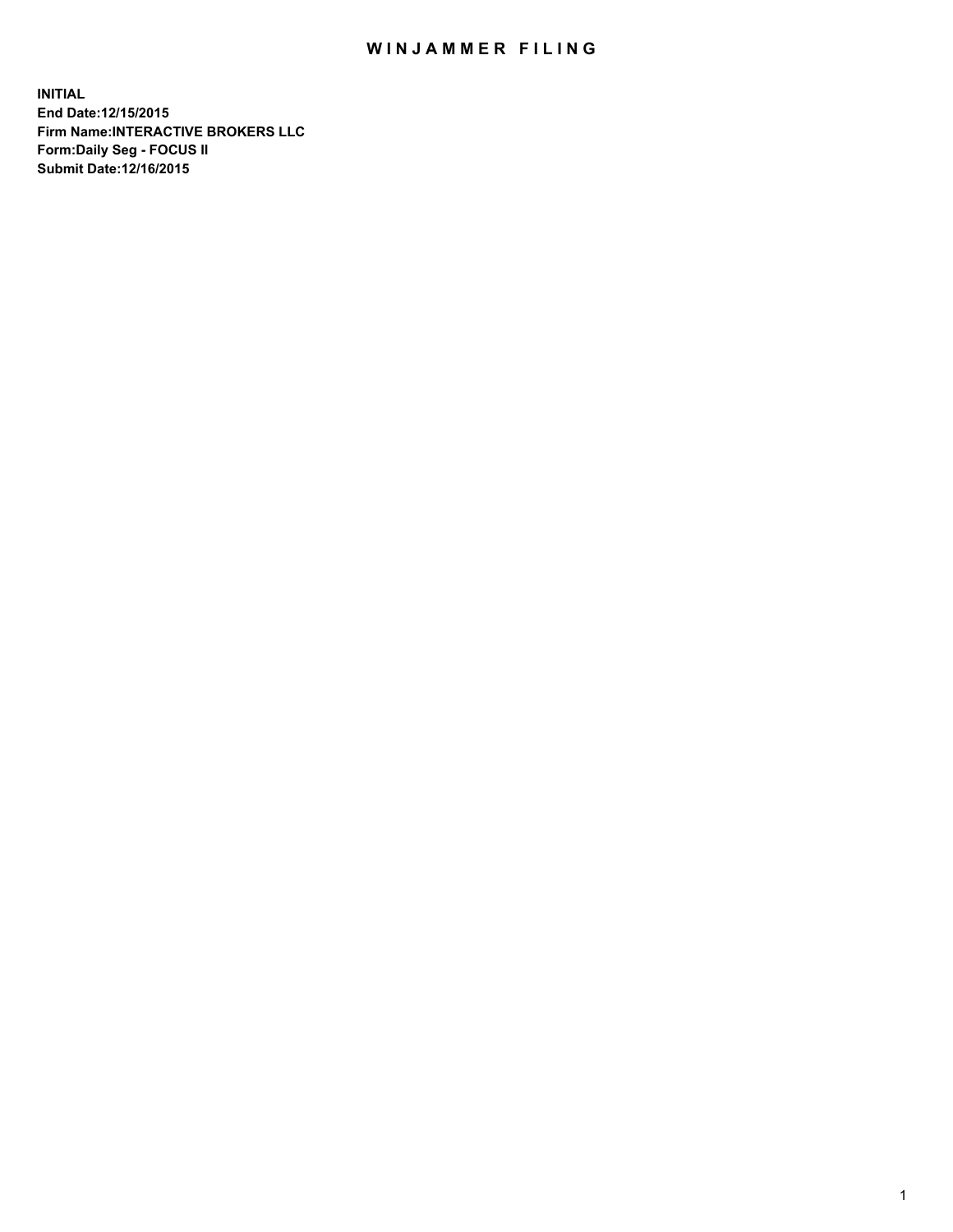## **INITIAL End Date:12/15/2015 Firm Name:INTERACTIVE BROKERS LLC Form:Daily Seg - FOCUS II Submit Date:12/16/2015 Daily Segregation - Cover Page**

| Name of Company<br><b>Contact Name</b><br><b>Contact Phone Number</b><br><b>Contact Email Address</b>                                                                                                                                                                                                                         | <b>INTERACTIVE BROKERS LLC</b><br><b>Alex Parker</b><br>203-618-7738<br>aparker@interactivebrokers.com |
|-------------------------------------------------------------------------------------------------------------------------------------------------------------------------------------------------------------------------------------------------------------------------------------------------------------------------------|--------------------------------------------------------------------------------------------------------|
| FCM's Customer Segregated Funds Residual Interest Target (choose one):<br>a. Minimum dollar amount: ; or<br>b. Minimum percentage of customer segregated funds required:% ; or<br>c. Dollar amount range between: and; or<br>d. Percentage range of customer segregated funds required between:% and%.                        | <u>0</u><br><u>155,000,000 245,000,000</u><br>00                                                       |
| FCM's Customer Secured Amount Funds Residual Interest Target (choose one):<br>a. Minimum dollar amount: ; or<br>b. Minimum percentage of customer secured funds required:% ; or<br>c. Dollar amount range between: and; or<br>d. Percentage range of customer secured funds required between: % and %.                        | $\overline{\mathbf{0}}$<br>80,000,000 120,000,000<br>00                                                |
| FCM's Cleared Swaps Customer Collateral Residual Interest Target (choose one):<br>a. Minimum dollar amount: ; or<br>b. Minimum percentage of cleared swaps customer collateral required:%; or<br>c. Dollar amount range between: and; or<br>d. Percentage range of cleared swaps customer collateral required between:% and%. | <u>0</u><br>0 <sub>0</sub><br><u>00</u>                                                                |

Attach supporting documents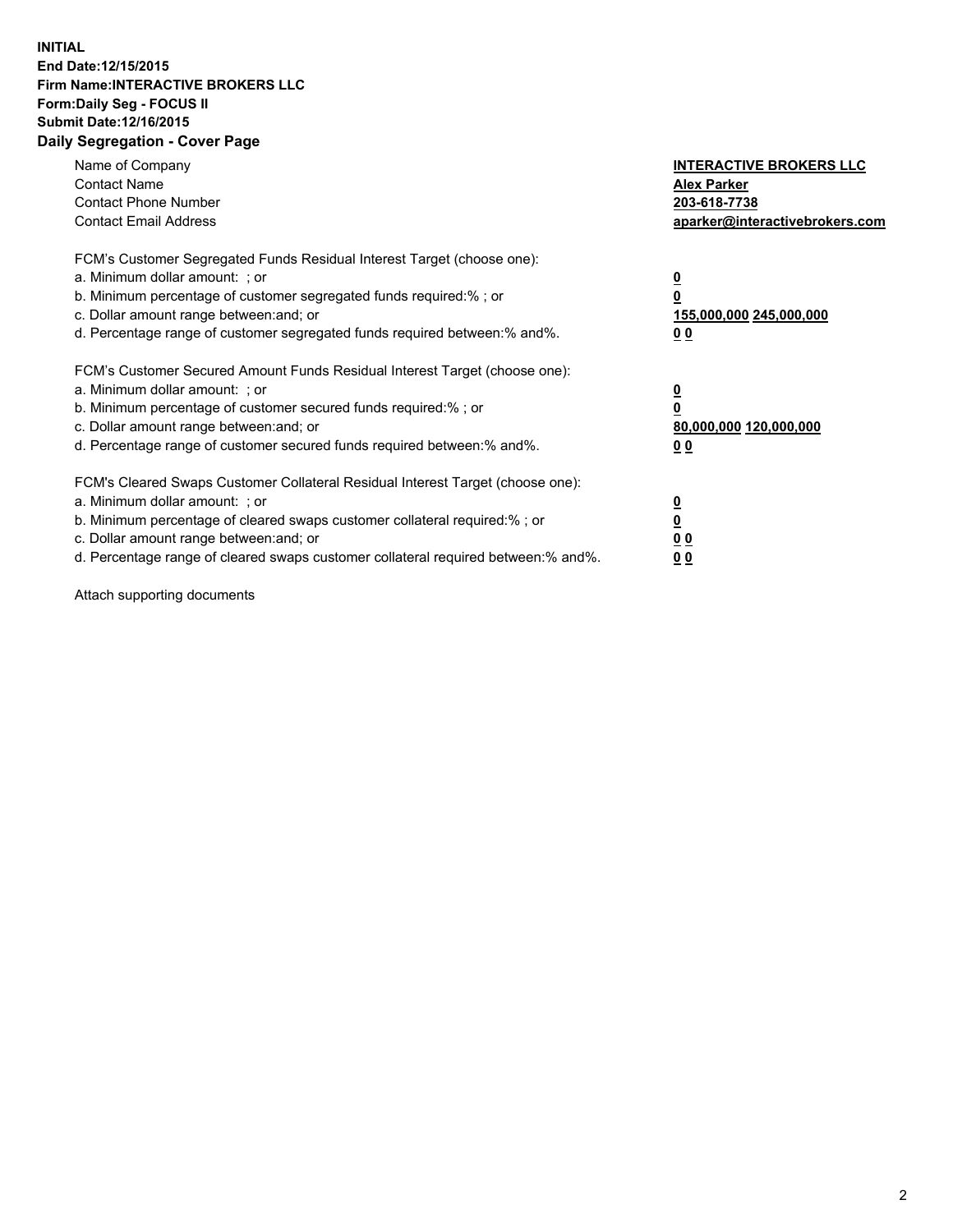## **INITIAL End Date:12/15/2015 Firm Name:INTERACTIVE BROKERS LLC Form:Daily Seg - FOCUS II Submit Date:12/16/2015 Daily Segregation - Secured Amounts**

|     | Foreign Futures and Foreign Options Secured Amounts                                                        |                                   |
|-----|------------------------------------------------------------------------------------------------------------|-----------------------------------|
|     | Amount required to be set aside pursuant to law, rule or regulation of a foreign                           | $0$ [7305]                        |
|     | government or a rule of a self-regulatory organization authorized thereunder                               |                                   |
| 1.  | Net ledger balance - Foreign Futures and Foreign Option Trading - All Customers                            |                                   |
|     | A. Cash                                                                                                    | 342,632,460 [7315]                |
|     | B. Securities (at market)                                                                                  | $0$ [7317]                        |
| 2.  | Net unrealized profit (loss) in open futures contracts traded on a foreign board of trade                  | <mark>-4,503,199</mark> [7325]    |
| 3.  | Exchange traded options                                                                                    |                                   |
|     | a. Market value of open option contracts purchased on a foreign board of trade                             | 16,497 [7335]                     |
|     | b. Market value of open contracts granted (sold) on a foreign board of trade                               | -18,912 [7337]                    |
| 4.  | Net equity (deficit) (add lines 1. 2. and 3.)                                                              | 338,126,846 [7345]                |
| 5.  | Account liquidating to a deficit and account with a debit balances - gross amount                          | 865,843 [7351]                    |
|     | Less: amount offset by customer owned securities                                                           | 0 [7352] 865,843 [7354]           |
| 6.  | Amount required to be set aside as the secured amount - Net Liquidating Equity                             | 338,992,689 [7355]                |
|     | Method (add lines 4 and 5)                                                                                 |                                   |
| 7.  | Greater of amount required to be set aside pursuant to foreign jurisdiction (above) or line                | 338,992,689 [7360]                |
|     | 6.                                                                                                         |                                   |
|     | FUNDS DEPOSITED IN SEPARATE REGULATION 30.7 ACCOUNTS                                                       |                                   |
| 1.  | Cash in banks                                                                                              |                                   |
|     | A. Banks located in the United States                                                                      | 149 [7500]                        |
|     | B. Other banks qualified under Regulation 30.7                                                             | 0 [7520] 149 [7530]               |
| 2.  | Securities                                                                                                 |                                   |
|     | A. In safekeeping with banks located in the United States                                                  | 353,421,001 [7540]                |
|     | B. In safekeeping with other banks qualified under Regulation 30.7                                         | 0 [7560] 353,421,001 [7570]       |
| 3.  | Equities with registered futures commission merchants                                                      |                                   |
|     | A. Cash                                                                                                    | $0$ [7580]                        |
|     | <b>B.</b> Securities                                                                                       | $0$ [7590]                        |
|     | C. Unrealized gain (loss) on open futures contracts                                                        | $0$ [7600]                        |
|     | D. Value of long option contracts                                                                          | $0$ [7610]                        |
|     | E. Value of short option contracts                                                                         | 0 [7615] 0 [7620]                 |
| 4.  | Amounts held by clearing organizations of foreign boards of trade                                          |                                   |
|     | A. Cash                                                                                                    | $0$ [7640]                        |
|     | <b>B.</b> Securities                                                                                       | $0$ [7650]                        |
|     | C. Amount due to (from) clearing organization - daily variation                                            | $0$ [7660]                        |
|     | D. Value of long option contracts                                                                          | $0$ [7670]                        |
|     | E. Value of short option contracts                                                                         | 0 [7675] 0 [7680]                 |
| 5.  | Amounts held by members of foreign boards of trade                                                         |                                   |
|     | A. Cash                                                                                                    | 104,120,123 [7700]                |
|     | <b>B.</b> Securities                                                                                       | $0$ [7710]                        |
|     | C. Unrealized gain (loss) on open futures contracts                                                        | 11,765,097 [7720]                 |
|     | D. Value of long option contracts                                                                          | 16,504 [7730]                     |
|     | E. Value of short option contracts                                                                         | -18,912 [7735] 115,882,812 [7740] |
| 6.  | Amounts with other depositories designated by a foreign board of trade                                     | $0$ [7760]                        |
| 7.  | Segregated funds on hand                                                                                   | $0$ [7765]                        |
| 8.  | Total funds in separate section 30.7 accounts                                                              | 469,303,962 [7770]                |
| 9.  | Excess (deficiency) Set Aside for Secured Amount (subtract line 7 Secured Statement<br>Page 1 from Line 8) | 130,311,273 [7380]                |
| 10. | Management Target Amount for Excess funds in separate section 30.7 accounts                                | 80,000,000 [7780]                 |
| 11. | Excess (deficiency) funds in separate 30.7 accounts over (under) Management Target                         | 50,311,273 [7785]                 |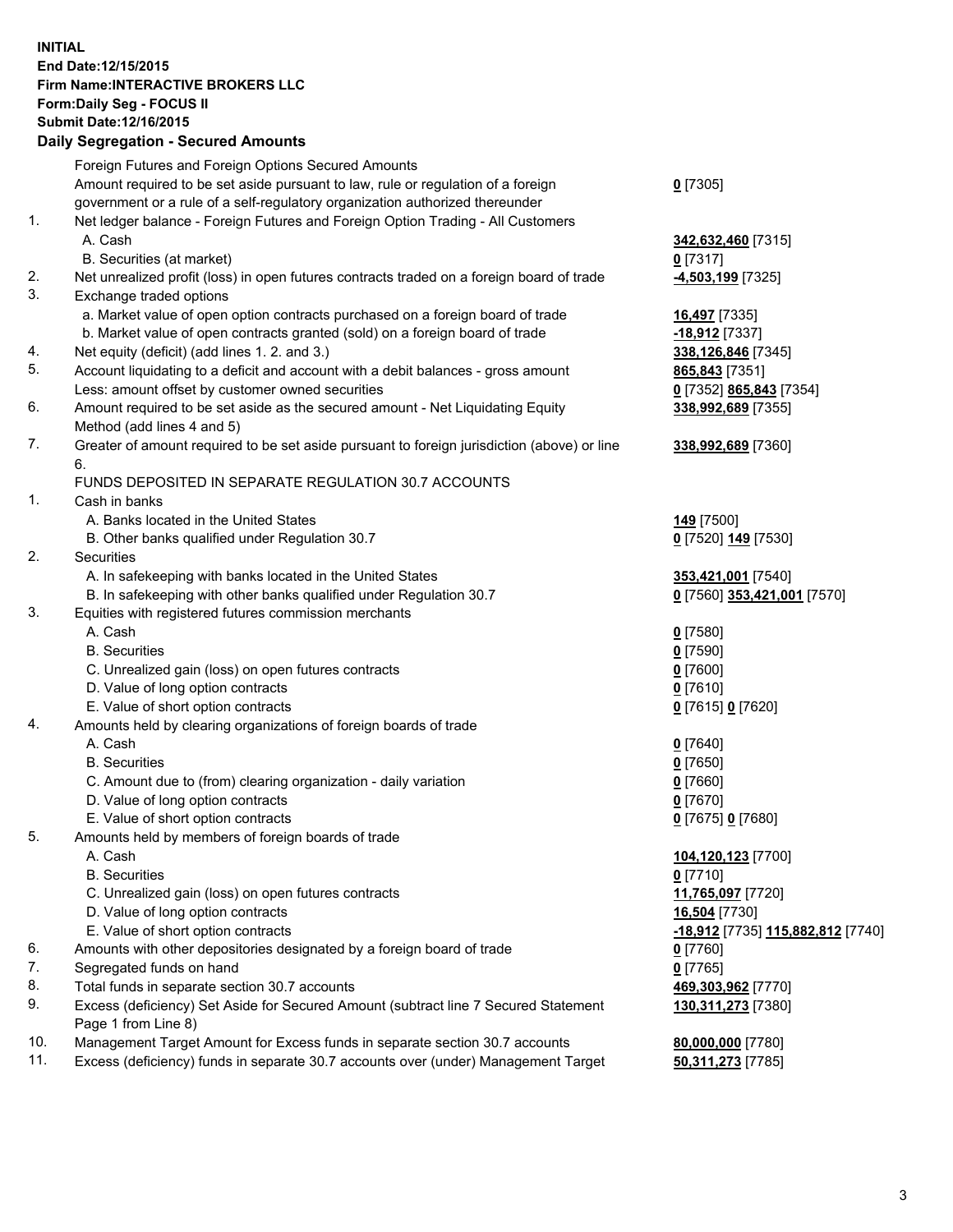**INITIAL End Date:12/15/2015 Firm Name:INTERACTIVE BROKERS LLC Form:Daily Seg - FOCUS II Submit Date:12/16/2015 Daily Segregation - Segregation Statement** SEGREGATION REQUIREMENTS(Section 4d(2) of the CEAct) 1. Net ledger balance A. Cash **2,674,723,545** [7010] B. Securities (at market) **0** [7020] 2. Net unrealized profit (loss) in open futures contracts traded on a contract market **-30,748,731** [7030] 3. Exchange traded options A. Add market value of open option contracts purchased on a contract market **74,656,629** [7032] B. Deduct market value of open option contracts granted (sold) on a contract market **-159,462,253** [7033] 4. Net equity (deficit) (add lines 1, 2 and 3) **2,559,169,190** [7040] 5. Accounts liquidating to a deficit and accounts with debit balances - gross amount **290,023** [7045] Less: amount offset by customer securities **0** [7047] **290,023** [7050] 6. Amount required to be segregated (add lines 4 and 5) **2,559,459,213** [7060] FUNDS IN SEGREGATED ACCOUNTS 7. Deposited in segregated funds bank accounts A. Cash **290,972,500** [7070] B. Securities representing investments of customers' funds (at market) **1,411,938,893** [7080] C. Securities held for particular customers or option customers in lieu of cash (at market) **0** [7090] 8. Margins on deposit with derivatives clearing organizations of contract markets A. Cash **29,746,523** [7100] B. Securities representing investments of customers' funds (at market) **1,116,367,743** [7110] C. Securities held for particular customers or option customers in lieu of cash (at market) **0** [7120] 9. Net settlement from (to) derivatives clearing organizations of contract markets **-1,984,314** [7130] 10. Exchange traded options A. Value of open long option contracts **74,601,407** [7132] B. Value of open short option contracts **-159,407,051** [7133] 11. Net equities with other FCMs A. Net liquidating equity **0** [7140] B. Securities representing investments of customers' funds (at market) **0** [7160] C. Securities held for particular customers or option customers in lieu of cash (at market) **0** [7170] 12. Segregated funds on hand **0** [7150] 13. Total amount in segregation (add lines 7 through 12) **2,762,235,701** [7180] 14. Excess (deficiency) funds in segregation (subtract line 6 from line 13) **202,776,488** [7190] 15. Management Target Amount for Excess funds in segregation **155,000,000** [7194]

16. Excess (deficiency) funds in segregation over (under) Management Target Amount Excess

**47,776,488** [7198]